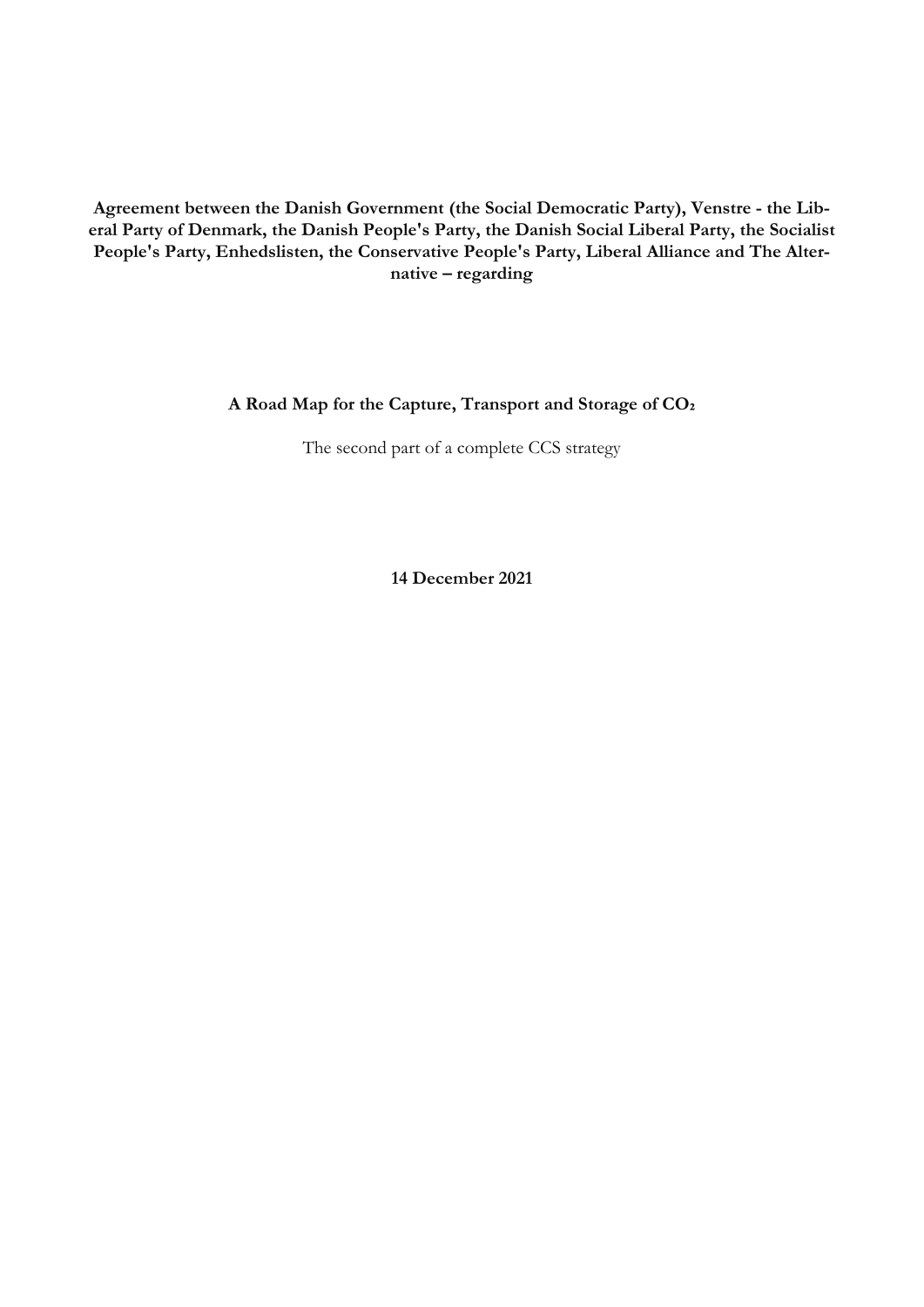The Danish Government (the Social Democratic Party), Venstre – the Liberal Party of Denmark, the Danish People's Party, the Danish Social Liberal Party, the Socialist People's Party, Enhedslisten, the Conservative People's Party, Liberal Alliance and The Alternative have come together on an agreement to roll out CO2-capture and transport, which will contribute to reducing greenhouse gas emissions.

The agreement is the next stage of the Government's CCS Strategy and builds on the previous CO2 Storage Agreement from June of 2021; cf. *Annex 1.* The agreement will be followed later this year by a Power-to-X strategy that will touch on how PtX products, including those containing CO<sub>2</sub>, can contribute to phasing out fossil fuels in a number of sectors.

The agreement will pave the way for Denmark to assume global leadership in the capture, storage and use of CO<sub>2</sub>. With this agreement, we are taking the first step towards a completely new type of infrastructure for the capture and transport of CO2 in Denmark, which is crucial for Denmark to achieve climate neutrality by 2050. The agreement also paves the way for commercial and technology development in Denmark in the coming years, which will be in high demand globally. The agreement will pursue the goal of the original climate agreement on energy and industry etc. from June of 2020 on a comprehensive strategy for CO2-capture, storage and utilisation (CCUS) and PtX in Denmark. The agreement should be seen in the context of the Green sub-Agreement to the Finance Act of 2022, which is expected to lead to a reduction of an additional 0.5 million tons of CO2 from e.g. CO2 capture and storage. Overall, this agreement and the Green sub-Agreement support the overall strategy and thus the dissemination of green solutions of the future.

With the Climate Agreement for Energy and Industry from June of 2020, we decided to invest massively in solutions that can capture  $CO<sub>2</sub>$  in such things as chimneys and then pump it back into the ground where it came from or recycle it into biofuels. We decided to set aside a market-based pool of DKK 16 billion to capture, utilise and store CO2 starting in 2024 to achieve CO2 reductions of 0.4 million tons in 2025 and 0.9 million tons by 2030. This agreement established the principles for implementing and realising the agreed reductions. The Government's 2021 Climate Programme also describes the technical potential for CCS of up to a further 8 million tons, about a third of which comes from fossil fuels and industrial processes. With this agreement and the Finance Act of 2022, funds have been allocated to capture at least 1.4 million tons of  $CO<sub>2</sub>$  by 2030. Our ambition is for CCS to deliver higher reductions by optimising the implementation of the pool and other initiatives. In this context, work on green tax reforms is expected to support the spread of CCS in Denmark.

This agreement thus takes a significant step towards reaching Denmark's climate goals for 2025 and 2030 and the establishment of full-scale CO2-capture and storage in Denmark. The capture and storage of CO₂ are continuously being used to increase oil extraction around the world. In Denmark, CCS should not be a means of getting more oil and gas out of the North Sea. CCS will be used to reduce some of the emissions that are otherwise difficult to bring down and contribute with negative emissions. It is therefore not an expression of diminished ambitions in relation to the Green Shift. In its latest report of August 2021, the UN Panel on Climate Change (IPCC) stresses how – in all the scenarios aimed at limiting global temperature rise to below  $1.5$ -2.0  $^{\circ}$ C – they point out that it is necessary to remove CO<sub>2</sub> from the atmosphere to compensate for anthropogenic emissions. The need for such socalled negative emissions is supported by Denmark's Climatic Act.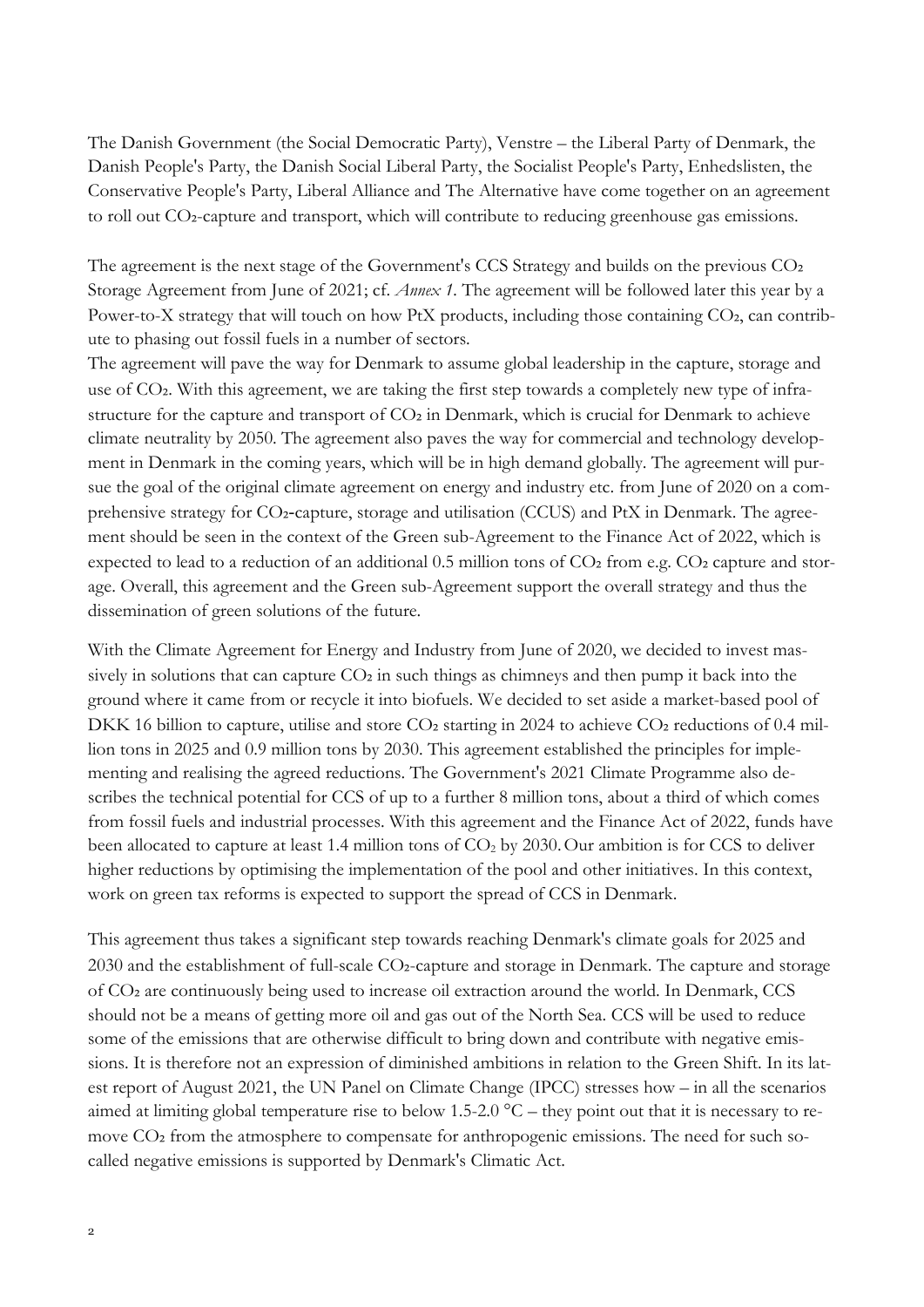The parties to the agreement have agreed on the following specific initiatives:

## **Long-term regulation to roll out CCS on market-based terms**

The parties have agreed that CCS technology should be rolled out on market-based terms through the following initiatives:

- **Market-based deployment through taxes and expenditures for quota purchases:** The parties want a market-based unrolling of CCS in the long term. This has to be seen in the context of increased private financial incentives through, among other things, duties, taxes and quotas.
- **Promotion of negative emissions through negative duties or subsidies:** The parties have agreed that negative emissions can be promoted through negative duties or subsidies. The parties have agreed to revisit this idea in the context of discussions on a more uniform CO2e-regulation, based on recommendations from the Green Tax Reform Expert Group. The parties have also noted that the Danish Council on Climate Change recommends that a political decision be taken on whether negative emissions count towards the Danish CO2 accounting, even if it is stored abroad. At the same time, the parties noted that it is not yet possible to report all types of negative emissions in accordance with current UN rules. However, the need for negative emissions has been pointed out by the UN Climate Change Panel (IPCC). The parties expect that - in the long term – it will be possible to include all types of negative emissions, and therefore agree to include negative emissions in the Danish effort independently of type and where it is stored, see the comments on the Climate Act<sup>1</sup>and in line with the Danish Council on Climate Change's recommendations.
- **Promoting CCS through EU regulation:** The parties agree to strengthen CCS at the international level and promote negative emissions via CCS by developing a pan-European certification system for CO2-uptake, which can eventually be linked with better incentives through the EU quota trading system.
- **Research:** The parties agree to continue investing in research into the capture, storage and utilisation of CO2. DKK 700 million was allocated in 2021 (DKK 295 million in 2022) for four green research missions, including one on the capture and storage or utilisation of CO₂. The money has been set aside as part of the recent agreements in the past two years to distribute research reserves.
- **Development of Denmark as a European hub for CO₂ storage:** The parties agree to strengthen Denmark's role as a European hub for storing CO2 so imports of CO2 can be promoted; see the Agreement in Principle on CO₂ Storage from June of 2021. A Danish position

-

<sup>1</sup>The Climate Act's targets include Denmark's total greenhouse gas emissions including carbon capture/emissions from soil and forest (LULUCF), *negative emissions from technological processes (e.g. storage of CO2 underground)* and indirect CO2 emissions (substances later converted into CO2 in the atmosphere). The targets do not include emissions from international shipping and aviation.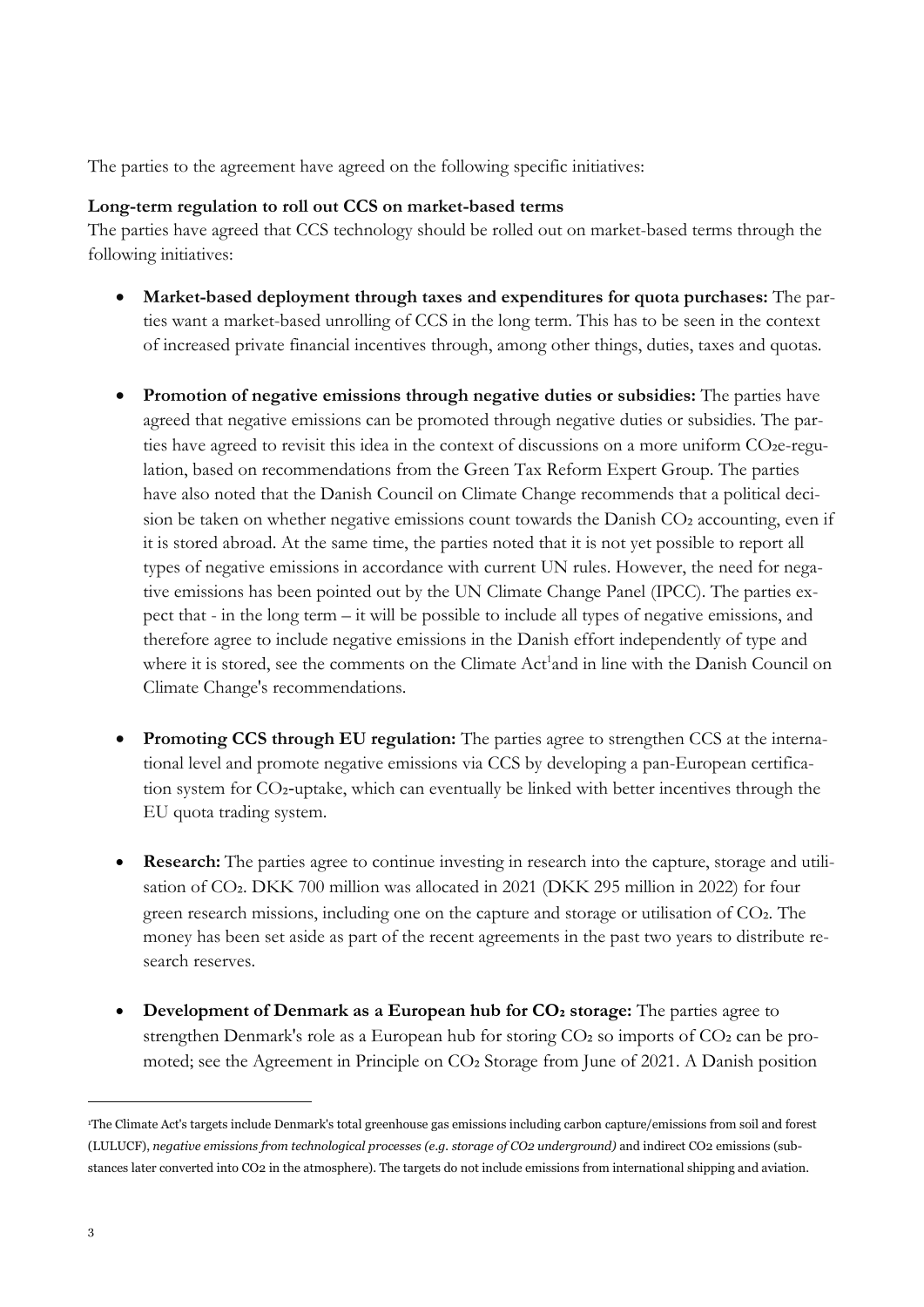of strength within CO2-storage will allow us to facilitate reductions outside Denmark's borders **and** support the transition from jobs in the oil and gas sector to new, greener jobs in CCS. The legislative and administrative processes for importing/exporting and storing CO2 should support this ambition.

 **Promotion of capture technologies within Direct Air Capture (DAC):** The parties agree to promote DAC technologies. DAC combined with CO2 storage can contribute with negative emissions. The parties note that the Government is initiating an analysis of the framework conditions for the promotion of DAC technologies and making them more affordable. The captured CO₂ could also be used in carbon-based fuels produced via PtX

# **Promotion of CCS in the short term**

The parties agree to simultaneously promote CCS in the short term through the following initiatives:

## *Implementation of the CCUS subsidy pool*

The parties agree that the subsidy pool is to be divided into two phases. The first phase aims to realise CO<sub>2</sub> reductions of 0.4 million tons annually starting in 2025. This agreement will only decide on implementation during the first phase of the pool. In the second phase, experience from the first implementation and market developments are expected to contribute to the best possible implementation of the reductions (0.9 million tons per year) by 2030. Based on a government analysis, the parties will be involved in the second phase of implementation by the first half of 2023, when it will include how the pool can support the deployment of the technologies for the capture, storage and utilisation of CO<sub>2</sub> while contributing with the agreed reductions.

At the same time, the parties agree that the funds should contribute to establishing a single chain of values for capture, transport, storage and utilisation that can contribute to reductions.

For the first implementation of the pool by 2025, CO2 storage will contribute most to the anticipated national reductions of 0.4 million tons of CO2. The funds will therefore in the first phase be granted to capture operators who subsequently purchase transport and storage. The funds will have to cover the costs of CCS at all stages of the value chain from capture to storage. It is expected that the supplier of transport and storage capacity will be chosen in 2023. It is estimated that just over half of the funds will go to capture, as the cost here is highest, while just under half of the funds will go to transport and storage. The approach is expected to underpin market-based dissemination of the technology. The funds will be granted per reduced ton of CO2. The funds will be adjusted for the development of CO2duties, including any negative duties or charges for negative emissions which will be offset against the amount of the subsidy. Similarly, the development of the quota price will be taken into account when determining the amount of financial support. At the same time, the Government will establish criteria that support competition in supply. At the same time, it will be a requirement that the beneficiaries have sufficient financial and technical capacity to deliver the expected reductions in environmental and safety terms. The detailed arrangement of funding is determined in cooperation between relevant ministries in a negotiation or market dialogue with the interested operators that receive funding. The Conciliation Circle is regularly informed on the status of this.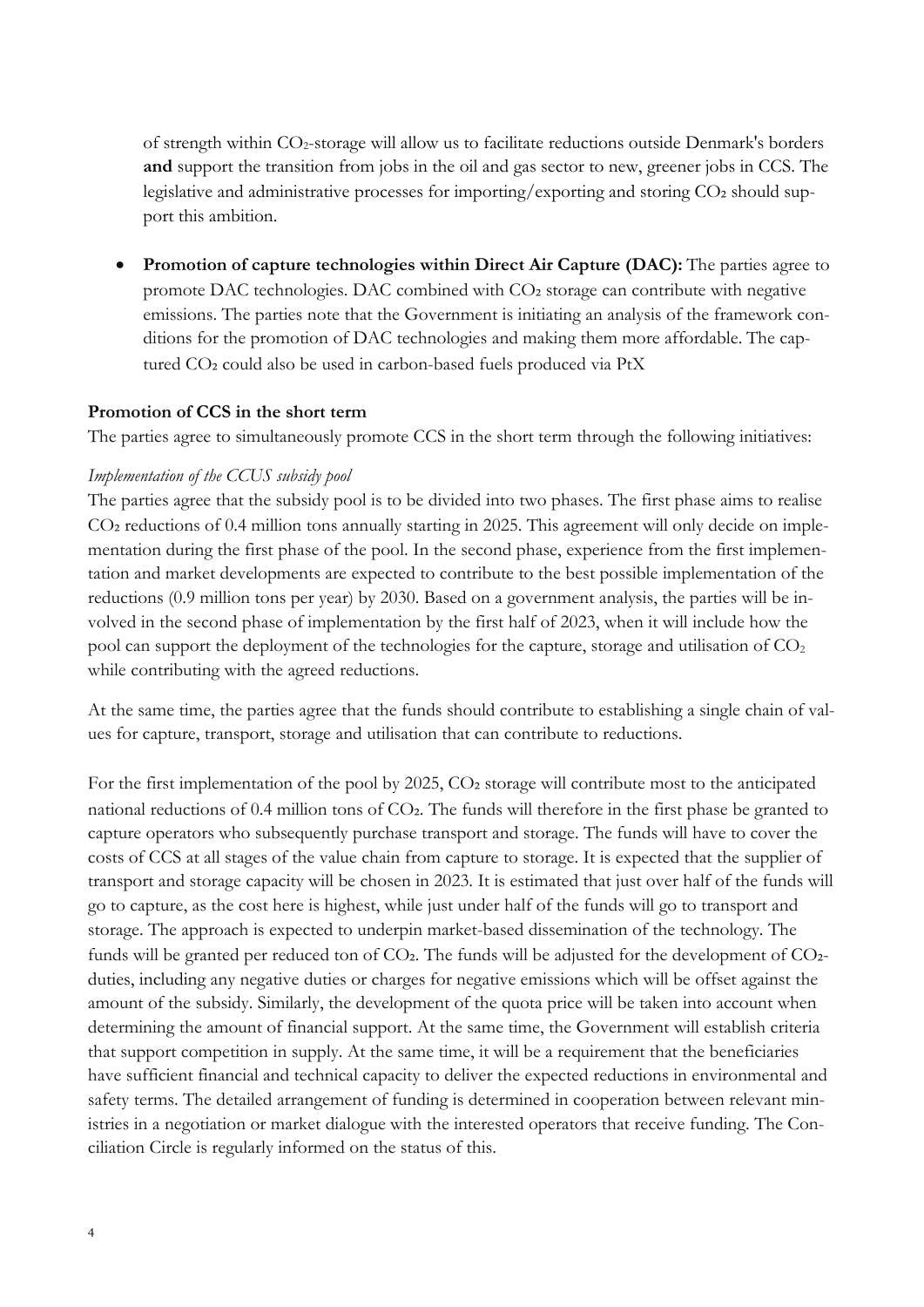The parties note that objective criteria must be established in the implementation of the CCUS subsidiaries pool to ensure that the long-term use of sustainable biomass in electricity and district heating supply is taken into account. The implementation of the CCUS pool shall not give rise to new or extended investments in biomass-based combustion that do not support the appropriate and sustainable use of biomass in electricity and district heating supply.

At the same time, the parties note that the terms for receiving funds for the period are set during negotiations between the State and relevant beneficiaries through a so-called Open Book approach, where the funds can be optimised to maximise the impact the funds have. The Open Book principle means that negotiations take place with full transparency of the bidder/tenderer's cost structure and preferences, and with full transparency over the bidder's criteria for success and negotiations.

The parties also see excellent prospects in the use of  $CO<sub>2</sub>$  and, in the context of the PtX strategy and other implementations of the CCUS pool, the parties will look at how the use of CO₂ can help us reach our climate goals. The parties note that the publication Global Reporting will look at the development of a method to measure the impact of CCU on global emissions.

The parties are generally focused on Denmark being successful in becoming a leader in hydrogen and PtX. The first steps have been taken with a number of PtX initiatives, including e.g. IPCEI and green research strategy. The PtX strategy, which is at the top of the previous initiatives, will help create a clear and ambitious framework for PtX. Based on the PtX strategy, the Government will convene negotiations with the agreement group behind the Climate Agreement for Energy and Industry etc. of June 2020, where measures to support CCU will also be negotiated. At the same time, in the context of the second implementation of the CCUS pool by the first half of 2023, the parties will look at how the use of CO₂ can help Denmark reach its climate goals.

The parties also agree on the need to develop Danish storage capacity, as this could potentially lead to the development of new green jobs. The parties agree that all permit programmes in relation to CO2storage must be ready in time for Danish storage to be possible in 2025, so that Danish storage capacity can be a potential buyer of captured  $CO<sub>2</sub>$  in the first implementation of the CCUS pool. The parties agree on a fast and flexible procedure and that the Conciliation Circle is kept regularly informed of the progress made.

This means, in specific terms, that it will be possible to apply for permits for pilot and demo projects for CO<sub>2</sub> storage of (geological storage of CO<sub>2</sub> of less than 100 kilotons for research, development or testing of new products and processes) in the North Sea as of 01 July 2022, if it is considered safe and environmentally justifiable.

With reference to the Agreement in Principle for CO2-storage of 30 June 2021, the parties note that the process for granting permits for CO2-storage in the Danish subsoil in the North Sea has been initiated.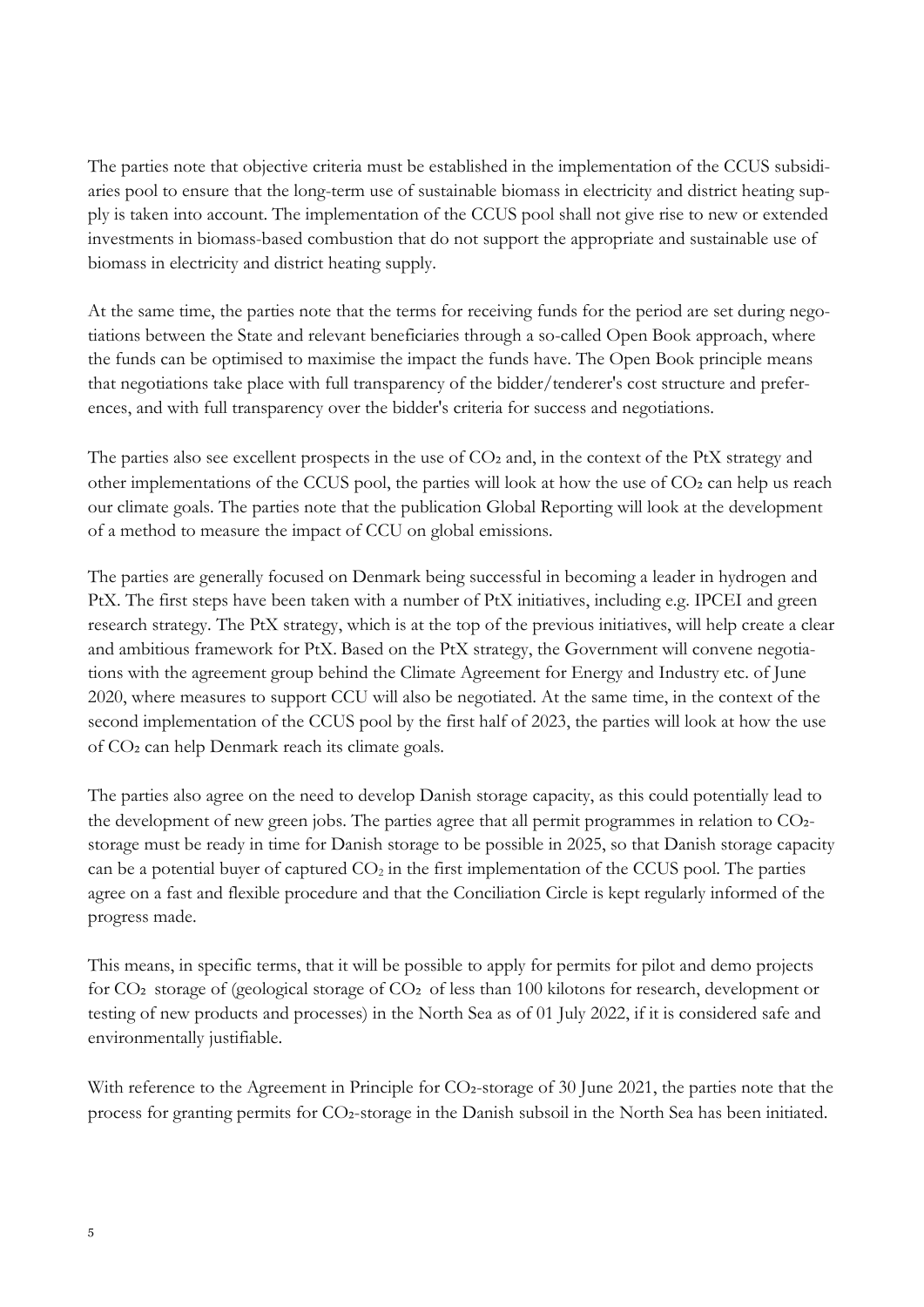The parties note that the Minister for Climate, Energy and Utilities will allow applications for CO2-storage in the North Sea by the end of 2022, so that storage can take place as early as 2025, if it is considered safe and environmentally justifiable. The parties support this timetable; see *Annex 2*.

The parties agree to discuss possible additional support for Danish CO2-storage sites in 2022 in the context of political negotiations on the State's possible participation in CO2-storage projects. In this context, and in line with the Agreement in Principle for  $CO<sub>2</sub>$  storage of 30 June 2020, the parties will also discuss how to secure any state proceeds from CO₂-storage, as well as various models for this.

#### *Clear authorisation for CO₂-capture at waste incineration and biomass plants*

Most waste incineration facilities and individual biomass plants with the potential for CO2-capture are municipally owned. There is a need to ensure that municipalities have a clear legal basis to participate in specific activities such as CO2-capture. The parties therefore agree that municipal operators should have a clear legal basis for building and operating CO2-capture facilities at waste incineration and biomass plants. The Government will present a specific model for this in 2022. The model shall support that costs for CCS installations are not passed on to heat and waste consumers while supporting a green, efficient and safe supply sector. CO<sub>2</sub>-capture at waste incinerators must be seen in the context of the Climate Plan for a Green Waste Sector and Circular Economy. The CCUS pool is also organized in such a way that municipally-owned waste incinerators and biomass plants can also apply for the first implementation.

#### *Development of infrastructures for and transport of CO₂*

Transport and intermediate storage are a necessary link in the CCS value chain and thus also a necessary condition for creating reductions via CCS. One important first step in building a cost-effective infrastructure for transporting and intermediate storage of CO₂ is to examine the need and costs for building or using such infrastructures in the different geographical clusters. The parties therefore agree to set up cluster collaborations (in Copenhagen, Aalborg, Aarhus, Esbjerg, Fredericia and Odense) as well as possibly other major Danish cities – each of which will be tasked with exploring the opportunities, needs and costs for establishing such infrastructures. In this context, the parties agree that establishing and operating pipeline infrastructures will be discussed in the relevant cluster cooperations in 2022.

The parties also support the Government's allocation of DKK 190 million to the development of local value chains for CO2-capture, utilisation and storage from the Fair Transition Fund, e.g. in North Jutland, which has been designated by the European Commission as a possible region in Denmark that is eligible for support. The aim is to accelerate the establishment of the necessary infrastructure for CCUS. The parties note that the funding requires approval by the European Commission of Denmark's national programme for the Fair Transition Fund.

#### *Dialogue and involvement*

The parties note that the Government is setting up a stakeholder forum for CCUS via the Ministry of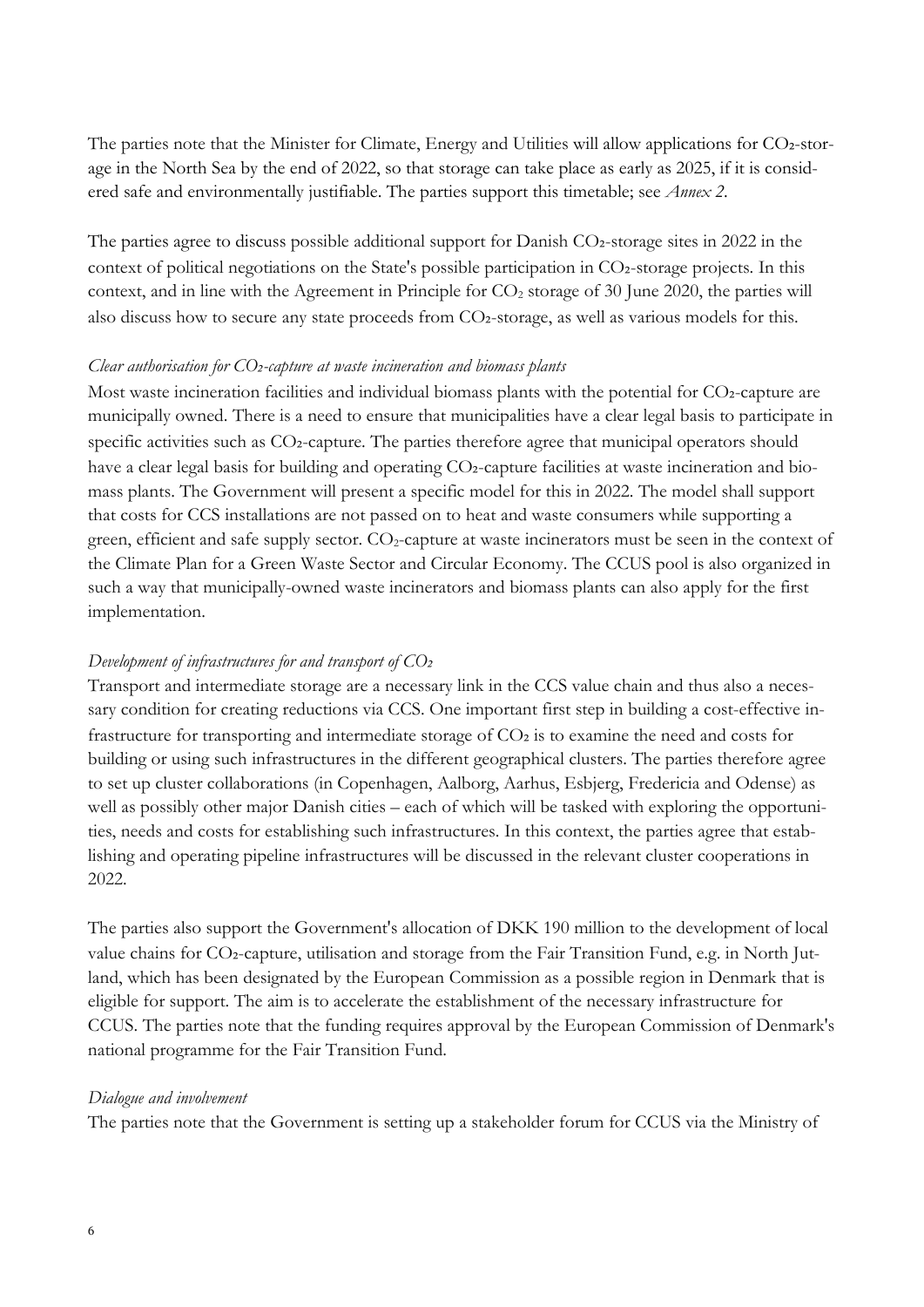Climate, Energy and Utilities, inviting all interested authorities, companies, knowledge institutions, financial institutions and interest groups etc. Among other things, the forum will support the retention and development of green *Danish* jobs with a technology-neutral and market-based focus.

\*\*\*

The agreement is designed as a voting agreement. The parties note that the agreement forms the second part of the strategy for the capture and storage of CO2. At the end of the year, the Government will present a PtX strategy that will address the utilisation of CO2 to develop of PtX products.

The parties note that the Minister for Climate, Energy and Utilities will initiate ongoing discussions in which the status and progress of the CCS strategy efforts and for the permit process can be discussed. The parties also note that the Government will present a proposal for the second phase of the CCUS pool at a later date, with a view to achieving the anticipated reduction of 0.9 million tons of CO₂ by 2030.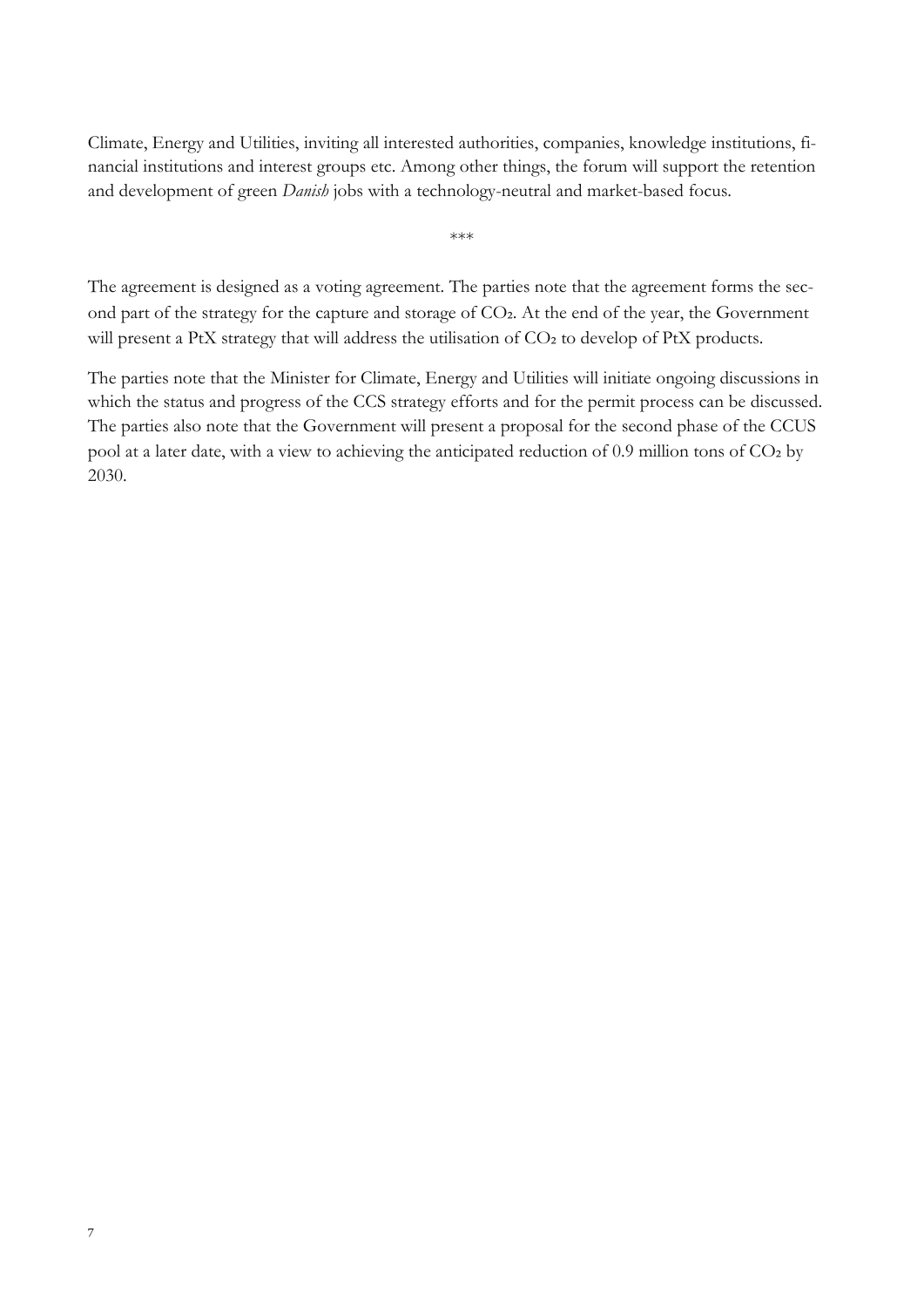# Annex 1

**Agreement in Principle between the Government (the Social Democratatic Party), Venstrethe Liberal Party of Denmark, the Danish People's Party, the Danish Social Liberal Party, the Socialist People's Party, Enhedslisten, Conservative People's Party, Liberal Alliance and The Alternative**

# **A Road Map for the storage of CO₂**

The first part of a complete CCS strategy

**30 June 2021**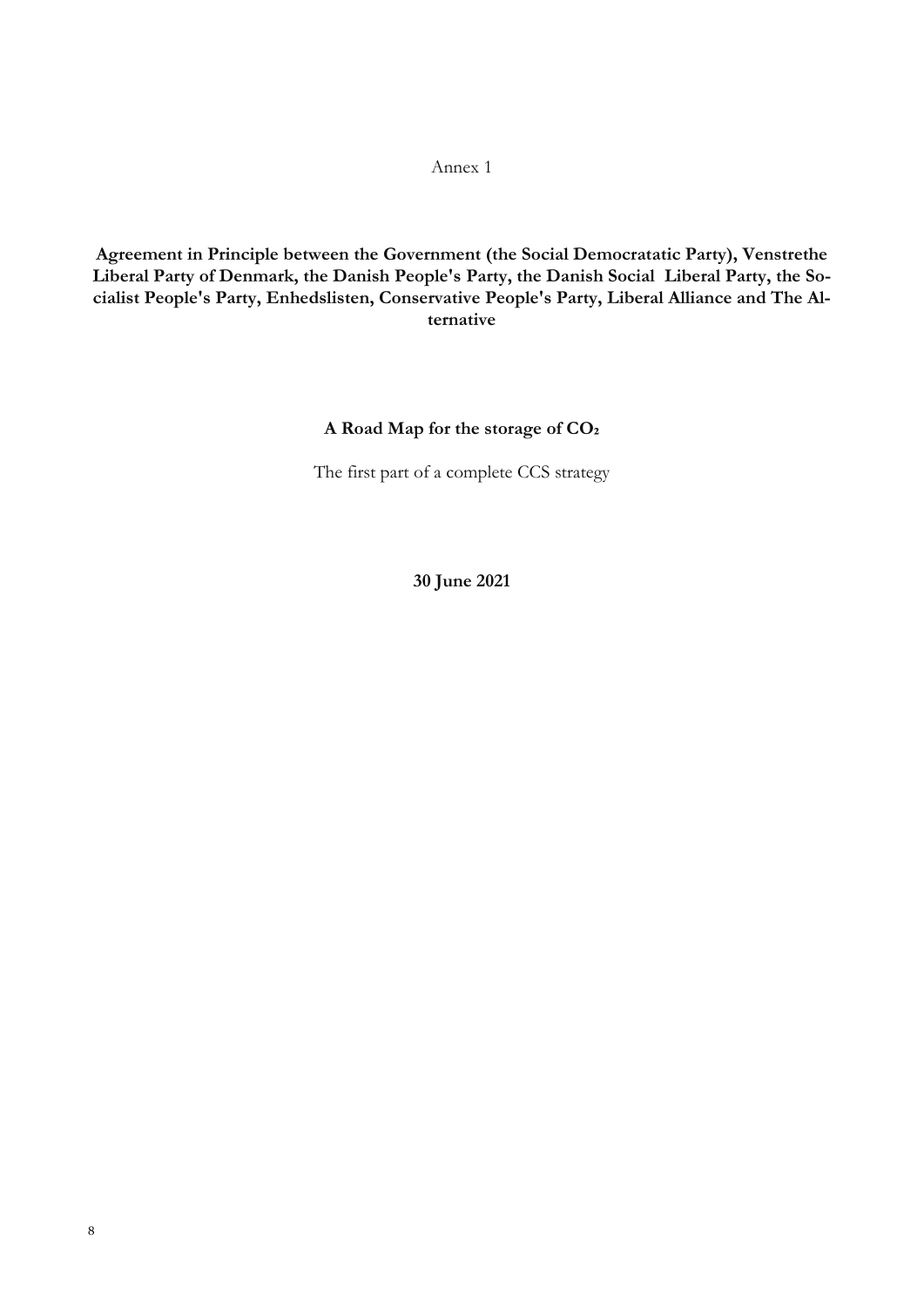The Danish Government (the Social Democratic Party), Venstre – the Liberal Party of Denmark, the Danish People's Party, the Danish Social Liberal Party, the Socialist People's Party, Enhedslisten, the Conservative People's Party, Liberal Alliance and The Alternative have agreed on the following principles for the storage of CO₂ in Denmark:

- A basis must be created for safe and environmentally sound storage of CO2 below ground.
- Denmark must be able to import and export CO2 to and from abroad
- Further studies on new storage sites in Denmark are to be initiated.

\*\*\*

The parties note that the UN Climate Change Panel (IPCC), the International Energy Agency (IEA) and the Danish Council on Climate Change state that CCS is a key instrument for mitigating climate change. Carbon capture and storage (CCS) is a well-known technology where CO2 is captured from flue gases or air, transported to and subsequently stored in suitable geological structures about 1-2 km underground.

The parties support the fact that CCS plays an important role in meeting national climate goals, CCS technology can help reduce emissions that are otherwise difficult to reduce in other ways. CCS can also be used to create negative emissions. In addition, analyses from GEUS show that the Danish subsoil is particularly suitable for storing CO2, and by 2030 they expect an increasing demand for CO2-storage capacity in northern Europe.

However, there are currently no CO2-storage sites in Denmark, so specific initiatives are therefore needed.

# **Safe and environmentally sound storage**

The parties agree that CO2-storage must be safe and environmentally justifiable. The parties state that the precondition for this is the start of the process of granting permits for CO2-storage in the Danish subsoil in the North Sea, so storage can take place as early as 2025.

At the same time, the parties stress that permits for CO2-storage will not be a means of obtaining more oil and gas from the North Sea.

The parties note that the Government will have a report prepared on international experience from CCS in terms of safety, nature and the environment.

The parties note that before opening CO2 storage permit applications, the Minister for Climate, Energy and Utilities will determine among contractors/bidders how to avoid storage operators controlling large areas of the North Sea, as well as whether any state revenue can be secured for the exploitation of underground storage capacity.

The parties also note that the Minister for Climate, Energy and Utilities will present a statement for the KEF Committee on which areas/blocks are to be offered, including general conditions (application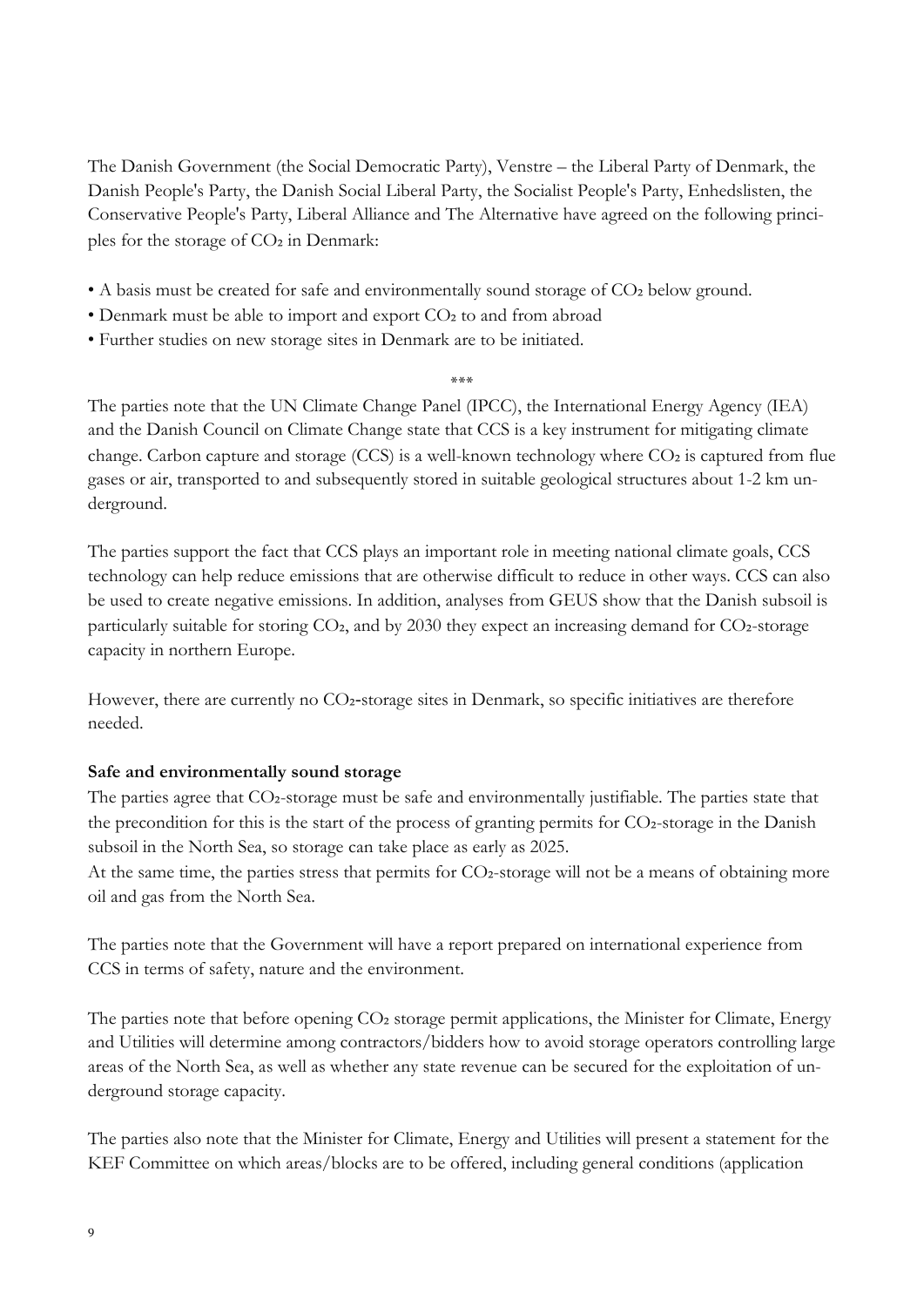procedures, work obligations, monitoring requirements, collateral, guarantees, model permits, requirements concerning technical and financial capacity etc.).

The parties also consider that the storage of CO2 should be developed and operated as far as possible on commercial terms.

# **Possibility of importing and exporting CO₂**

The parties agree that Denmark should be able to import and export CO2 to-and-from abroad. The parties note that this requires the removal of a number of regulatory barriers. The parties to the agreement therefore agree to accede to the amendment of the London Protocol and the amendment of the Marine Environment Act (presented in November of 2021) to allow the import and export of CO₂ with selected countries.

The parties also support the Government's work on concluding bilateral agreements on the transport of CO₂ across national borders. The parties agree that agreements can be concluded with countries that, like Denmark, will use CCS as a means of reducing emissions that are otherwise difficult to reduce and to achieve negative emissions.

# **Maturing of additional storage options in Denmark**

The parties agree to initiate studies on potential storage sites in the Danish subsoil.

The parties agree that all relevant storage options should be examined and that the current agreement does not address where storage sites should be placed. The parties have stressed the importance of relevant municipalities, regions and citizens being involved before initiating studies on specific areas.

The parties note that a follow-up group of potential storage operators will be set up to support further work on the investigations. This will allow the oil and gas sector to contribute with its many years of experience in interpreting data and hands-on experience in operating wells underground. The parties also attach importance to the free availability of collected underground data, including for purposes other than CO₂-storage.

# **The nature and economics of the agreement**

Mapping potential CO2-storage sites entails government expenditures totalling DKK 210 million in 2022-24. The parties agree that funding can be made through research reserves, as this is part of the implementation of the CCUS mission in the Green Research Strategy. Regarding research reserves for 2022, we therefore propose DKK 85 million in 2022, DKK 115 million in 2023 and DKK 10 million in 2024 for GEUS, which will be negotiated as part of the distribution of the total reserve in the autumn.

The parties also note that the agreement forms the first part of a strategy for the capture and storage of CO<sub>2</sub>. After the summer recess, the Government will prepare a paper for the next part(s) of the strategy, including the implementation of the CCUS pool of DKK 16 billion from the Climate Agreement for Energy and Industry etc. 2020. In that connection, the agreement participants will discuss how Danish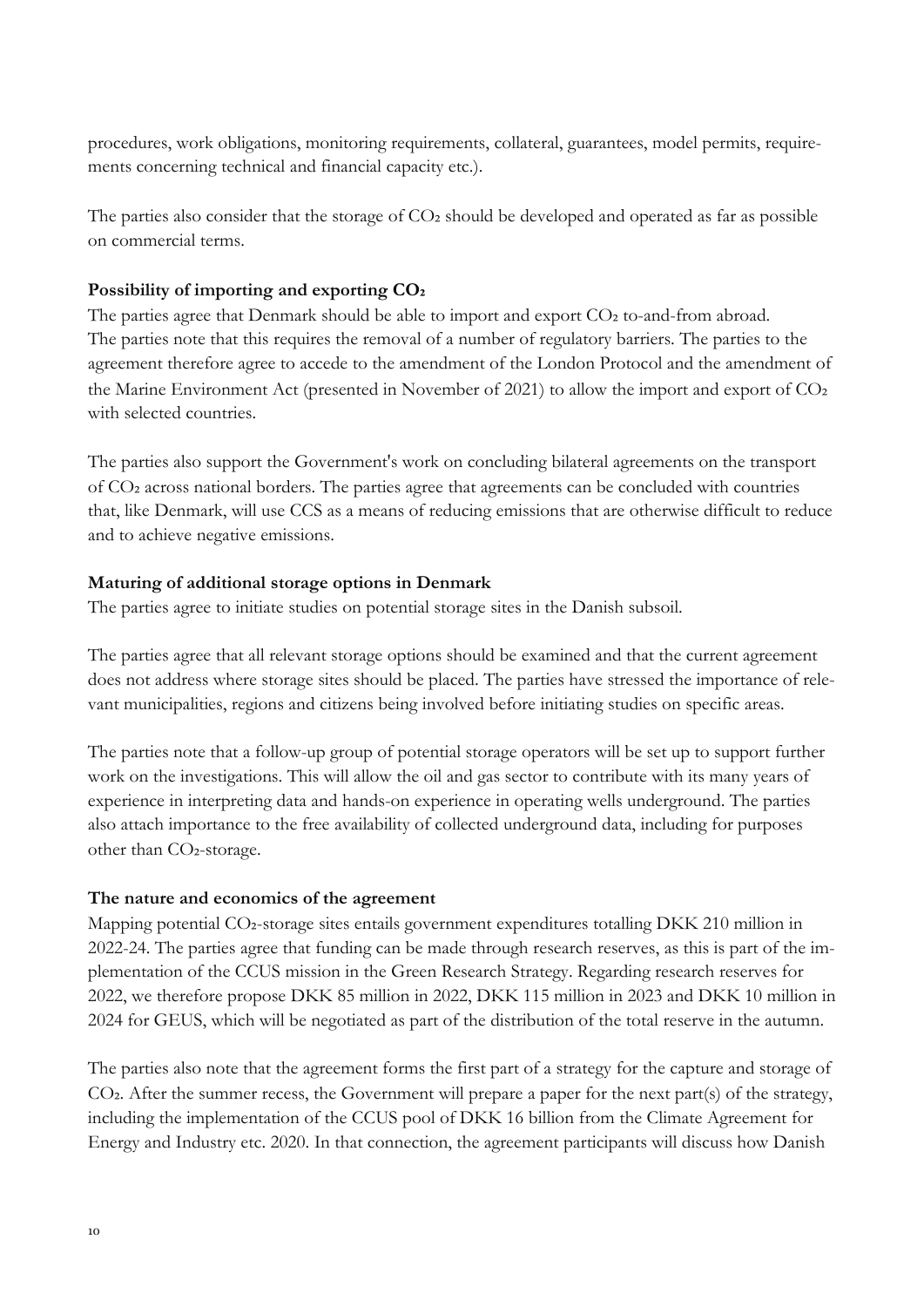work on CO2-capture and storage can take into account that CO2 can be stored underground and used for the development of PtX products which can contribute to such things as interoperability of shipping and aviation in the use of fossil fuels with a thought to CO2 reductions.